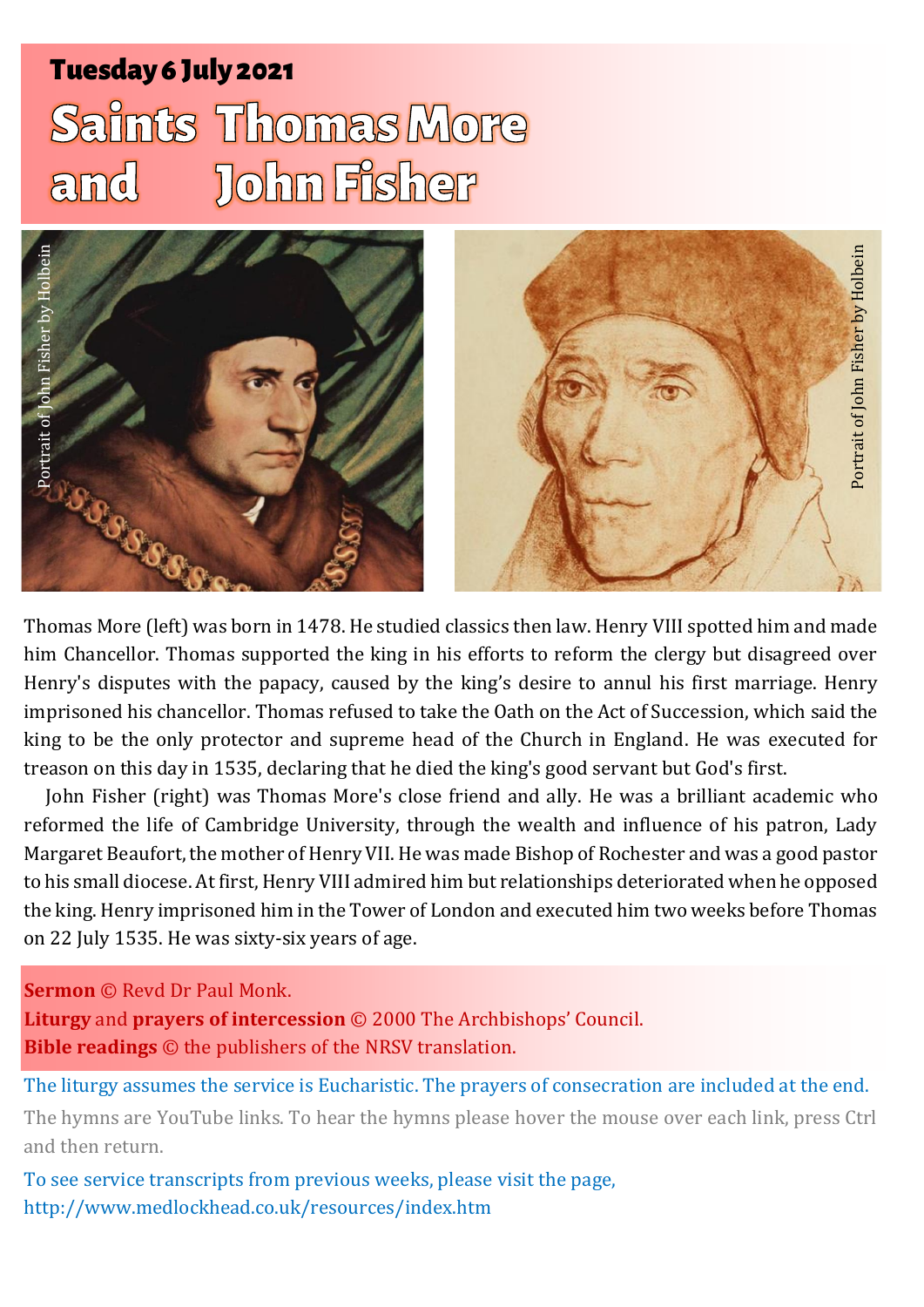# **Introduction and welcome**

HYMN 1 **[Firmly I believe and truly](https://www.youtube.com/watch?v=F0K3STHs6yo)** (please click on this link to hear the hymn)

# **The Welcome**

In the name of the Father, and of the Son, and of the Holy Spirit

All **Amen.**

The Lord be with you

All **And also with you.**

# **The Preparation**

All **Almighty God,**

**to whom all hearts are open, all desires known, and from whom no secrets are hidden: cleanse the thoughts of our hearts by the inspiration of your Holy Spirit, that we may perfectly love you, and worthily magnify your holy name; through Christ our Lord. Amen.**

Our Lord Jesus Christ said:

The first commandment is this: 'Hear, O Israel, the Lord our God is the only Lord. You shall love the Lord your God with all your heart, with all your soul, with all your mind, and with all your strength.'

And the second is this: 'Love your neighbour as yourself.' There is no other commandment greater than these. On these two commandments hang all the law and the prophets.

#### All **Amen. Lord, have mercy.**

Christ calls us to share the heavenly banquet of his love with all the saints in earth and heaven. Therefore, knowing our unworthiness and sin, let us confess our sins in penitence and faith, firmly resolved to keep God's commandments and to live in love and peace with all.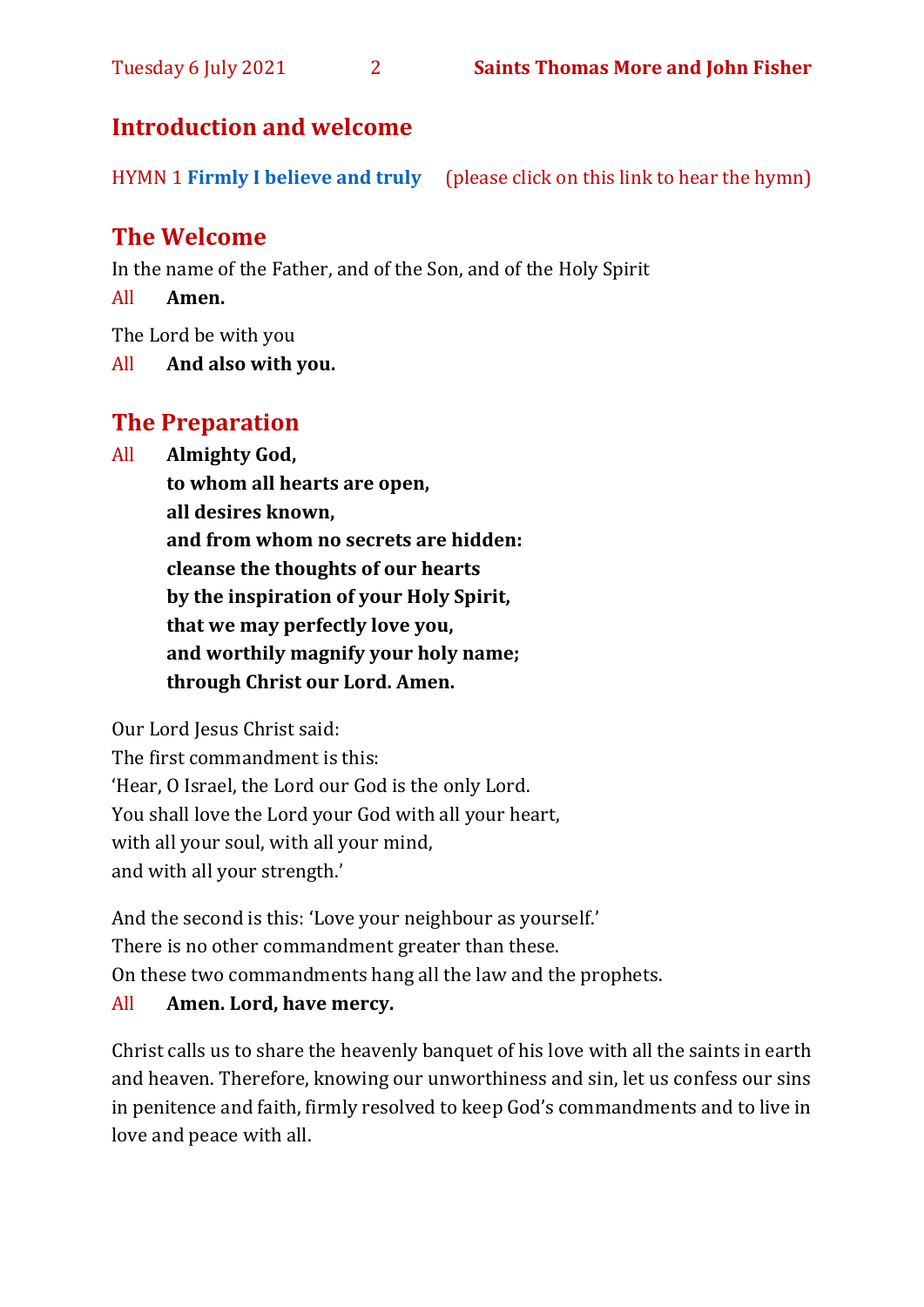All **Almighty God, our heavenly Father, we have sinned against you and against our neighbour in thought and word and deed, through negligence, through weakness, through our own deliberate fault. We are truly sorry and repent of all our sins. For the sake of your Son Jesus Christ, who died for us, forgive us all that is past and grant that we may serve you in newness of life to the glory of your name. Amen.**

Almighty God,

who forgives all who truly repent, have mercy upon you, pardon and deliver you from all your sins, confirm and strengthen you in all goodness, and keep you in life eternal; through Jesus Christ our Lord. All **Amen.**

# **The Gloria**

This Gloria is sung to the tune of 'Cwm Rhondda'. Click **[here](https://www.youtube.com/watch?v=l71MLQ22dIk)** for the tune.

All **Glory be to God in Heaven, Songs of joy and peace we bring, Thankful hearts and voices raising, To creation's Lord we sing. Lord we thank you, Lord we praise you, Glory be to God our King: Glory be to God our King. Lamb of God, who on our shoulders, Bore the load of this world's sin; Only Son of God the Father, You have brought us peace within.**

**Lord, have mercy, Christ have mercy,**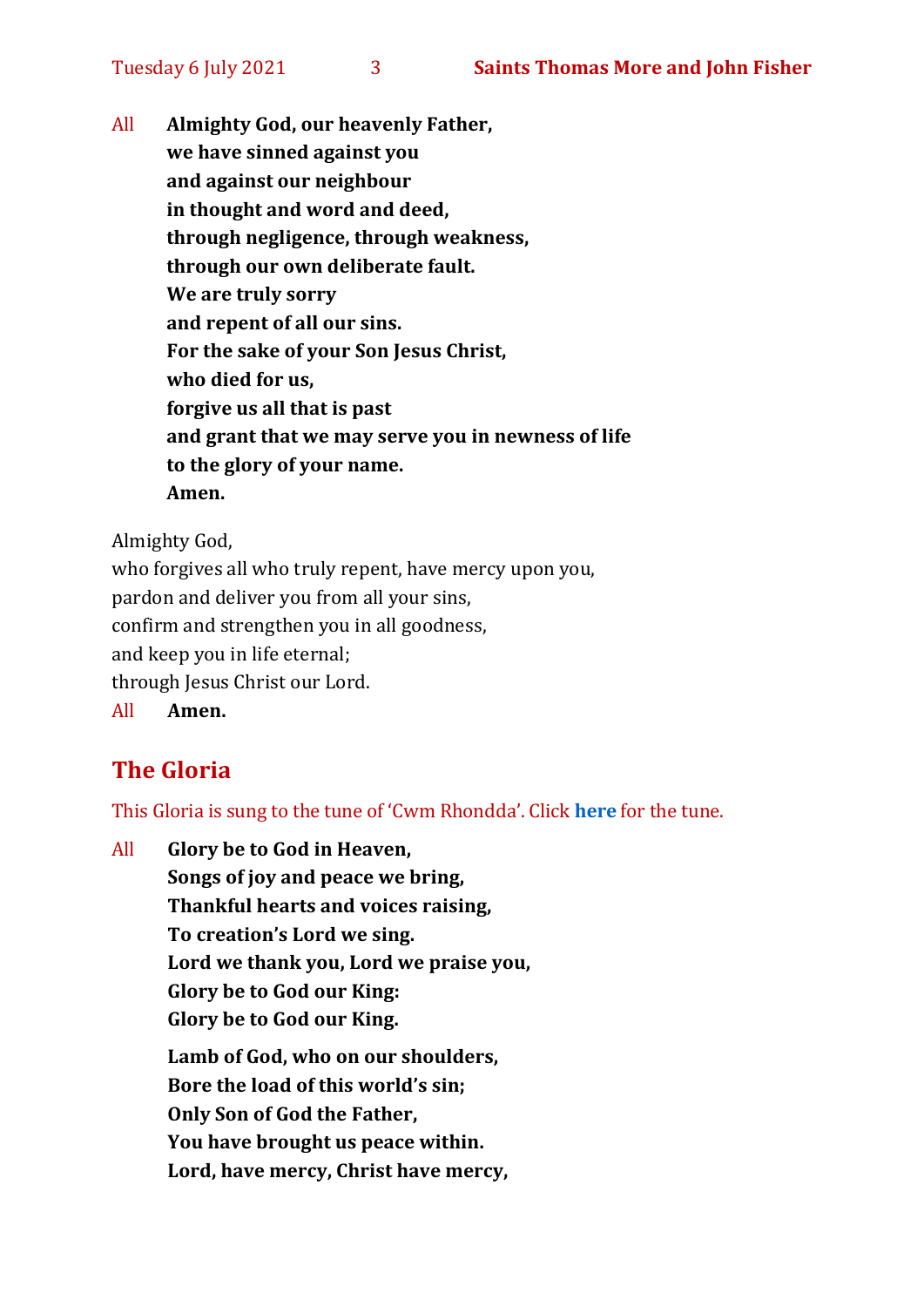**Now your glorious reign begin: Now your glorious reign begin.**

**You O Son of God are Holy, You we praise with one accord. None in heav'n or earth is like you, Only you are Christ the Lord. With the Father and the Spirit, Ever worshipped and adored: Ever worshipped and adored.**

# **The Collect for Saints Thomas More and John Fisher**

O God, who in martyrdom have brought true faith to its highest expression graciously grant that, strengthened through the intercession of Saints John Fisher and Thomas More, we may confirm by the witness of our life the faith we profess with our lips. Through our Lord Jesus Christ, your Son, who lives and reigns with you in the unity of the Holy Spirit, one God, for ever and ever. All **Amen.**

### **Responsorial psalm**

#### All **Those who sow in tears shall reap rejoicing.**

When the Lord brought back the captives of Zion, we were like men dreaming. Then our mouth was filled with laughter, and our tongue with rejoicing.

#### All **Those who sow in tears shall reap rejoicing**.

Then they said among the nations, 'The Lord has done great things for them.' The Lord has done great things for us; we are glad indeed.

All **Those who sow in tears shall reap rejoicing**.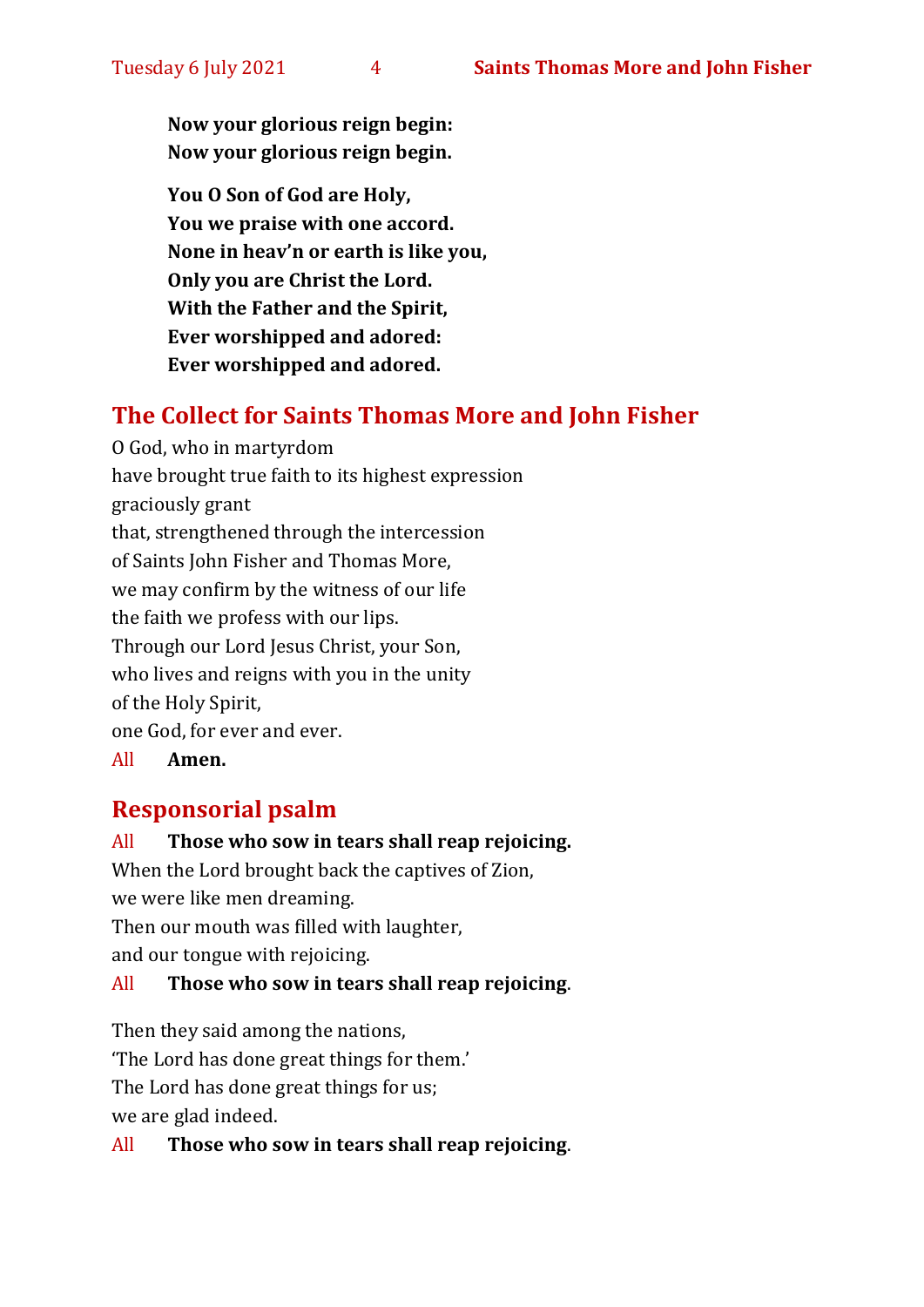Restore our fortunes, O Lord, like the torrents in the southern desert. Those who sow in tears shall reap rejoicing.

#### All **Those who sow in tears shall reap rejoicing**.

Although they go forth weeping, carrying the seed to be sown, They shall come back rejoicing, carrying their sheaves.

All **Those who sow in tears shall reap rejoicing**. *Ps 126:1bc–2ab, 2cd–3, 4–5, 6*

# **Second reading**

A reading from the First Letter of Saint Peter

Beloved, do not be surprised at the fiery ordeal which comes upon you to prove you, as though something strange were happening to you. But rejoice in so far as you share Christ's sufferings, that you may also rejoice and be glad when His glory is revealed. If you are reproached for the name of Christ, you are blessed, because the spirit of glory and of God rests upon you.

But let none of you suffer as a murderer, or a thief, or a wrongdoer, or a mischiefmaker; yet if one suffers as a Christian, let him not be ashamed, but under that name let him glorify God. For the time has come for judgment to begin with the household of God; and if it begins with us, what will be the end of those who do not obey the gospel of God? And "If the righteous man is scarcely saved, where will the impious and sinner appear?" Therefore let those who suffer according to God's will do right and entrust their souls to a faithful Creator. *1 Peter 4:12–19*

This is the Word of the Lord

All **Thanks be to God.**

HYMN 2 **[For I'm building a people of power](https://www.youtube.com/watch?v=fAVdz4a7s6s)** (click on this link to hear the hymn)

# **Gospel reading**

Hear the Gospel of our Lord Jesus Christ according to Matthew

### All **Glory to you O Lord.**

Jesus said, 'Beware that no one leads you astray. For many will come in my name, saying, "I am the Messiah!" and they will lead many astray. And you will hear of wars and rumours of wars; see that you are not alarmed; for this must take place, but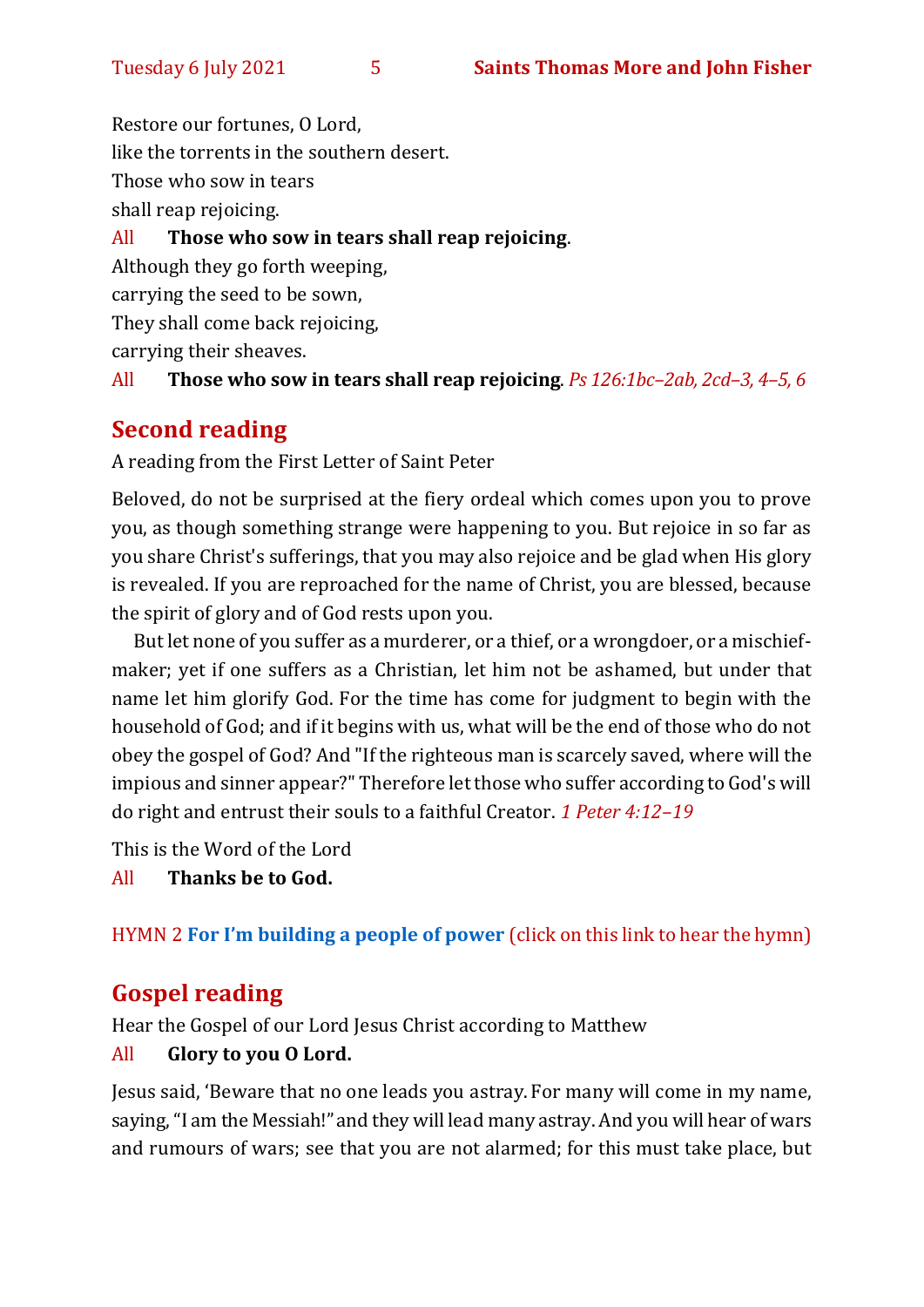the end is not yet. For nation will rise against nation, and kingdom against kingdom, and there will be famines and earthquakes in various places: all this is but the beginning of the birth pangs.

'Then they will hand you over to be tortured and will put you to death, and you will be hated by all nations because of my name. Then many will fall away, and they will betray one another and hate one another. And many false prophets will arise and lead many astray. And because of the increase of lawlessness, the love of many will grow cold. But anyone who endures to the end will be saved. And this good news of the kingdom will be proclaimed throughout the world, as a testimony to all the nations; and then the end will come.

'So when you see the desolating sacrilege standing in the holy place, as was spoken of by the prophet Daniel (let the reader understand), then those in Judea must flee to the mountains; someone on the housetop must not go down to take what is in the house; someone in the field must not turn back to get a coat. Woe to those who are pregnant and to those who are nursing infants in those days! Pray that your flight may not be in winter or on a sabbath. For at that time there will be great suffering, such as has not been from the beginning of the world until now, no, and never will be. And if those days had not been cut short, no one would be saved; but for the sake of the elect those days will be cut short. Then if anyone says to you, "Look! Here is the Messiah!" or "There he is!"—do not believe it. For false messiahs and false prophets will appear and produce great signs and omens, to lead astray, if possible, even the elect.' *Matthew 24:4–13*

This is the Gospel of the Lord

All **Praise to you O Christ.** 

#### **Sermon**

Jesus knew all about persecution. He was himself persecuted from the moment his baptism revealed that he was the long-promised Messiah. He also knew Jewish history and how all the prophets had been persecuted. There were many reasons why they were persecuted but underlying all of them was one simple reason. Evil.

Jesus and the prophets before him wanted to bring about a spiritual revolution. They wanted to bring about universal discipleship and the usher in the Kingdom of God—so a world characterised by love, holiness, and righteousness. The powers of evil (then as now) thought the world was/is their own and so wanted to keep their own position. They therefore did everything to stop Jesus and the prophets. And the best way of stopping a servant of God was to remove them permanently, hence (in Jesus' case) the passion and crucifixion. Thomas More and John Fisher were beheaded. Countless disciples have been killed since. The count is rising fast.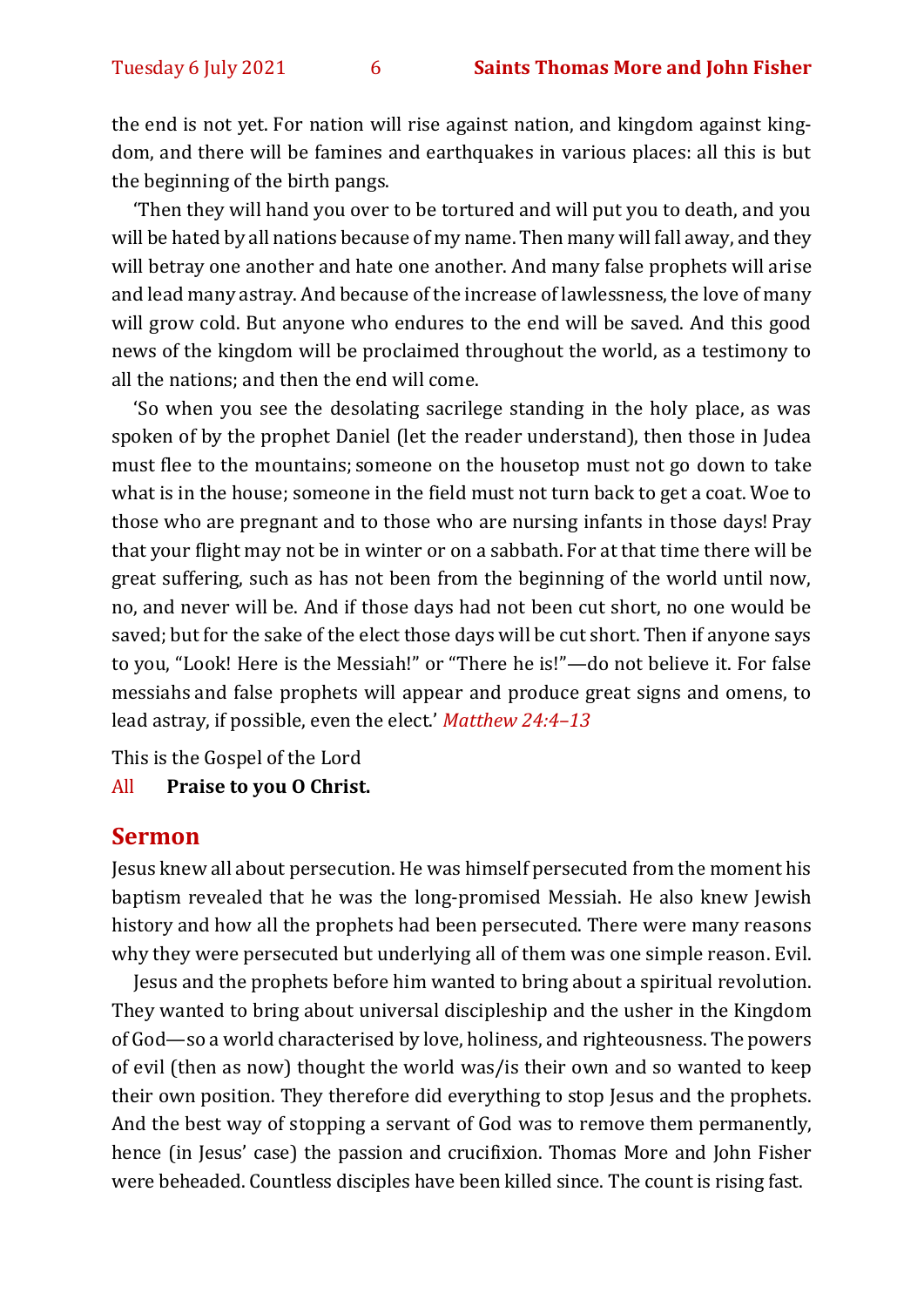The powers of darkness knew their role well and their aim was horribly true. Jesus was therefore not so much threatening his disciples as warning them what to expect. Jesus was saying to them, to Thomas More and John Fisher, and to all of us today, that the powers of evil will try to stop Godliness. They always work through people, just as God wants to work through us. Jesus is saying that the spiritual struggle is a proxy battle: it's good against evil but fought between human beings.

Jesus knew this truth and so tried to teach it to his disciples. Years later—today! —he teaches us through Scripture. We are part of that same spiritual struggle.

And Jesus was clear that we cannot avoid taking sides. It's horribly simple: we are for God or against him. Refusing to enter the battle is to take sides against God.

We therefore have a choice: on the one hand, we can have a life that is relatively quiet and unimpeded by strife, but the judgement at its end will be awful; or we can strive for God and try to live the lives that God requires, but ending with a warm welcome on judgment day. That idea lies at heart of St Peter's message today: to paraphrase, 'We can suffer now or later.'

This message can sound negative and grim. It is, but only in a small part because God rewards those who serve Him. The people who give Him their lives in true service and discipleship find their lives returned, but God has altered, enhanced, and bejewelled those lives by sending them His Holy Spirit. And the Spirit gives fruit of overwhelming love, irresistible joy, and other-worldly peace. Serving God in this way gives meaning and balance. Jesus himself said he came to give us 'life and life in its fullness' (John 10:10). That's why John Fisher went to the execution block 'with a quiet smile' and why Thomas More said he felt God's peace.

These anecdotes point to a central truth that we often ignore. The battle between good and evil may look like a tug of war with us in the middle, but it's not equal. God is greater and bigger. He has something of greater power than all the arsenals against us—God has love because God *is* love. And love always wins.

So, to summarise todays' readings: we can look through one end of the telescope of faith and see saints and ordinary people like us trying to lives Christian lives and being hurt and persecuted for our faith; or we can look through the other end of the telescope of faith and see what's really going on: the spiritual battle continues through us and God has deemed us worthy to be a part of his company of disciples.

Many of us feel persecuted for our faith. Maybe we are. Jesus speaks truth and context into our lives. He then asks us to continue in that faith. He does so because the benefits are literally out of this world.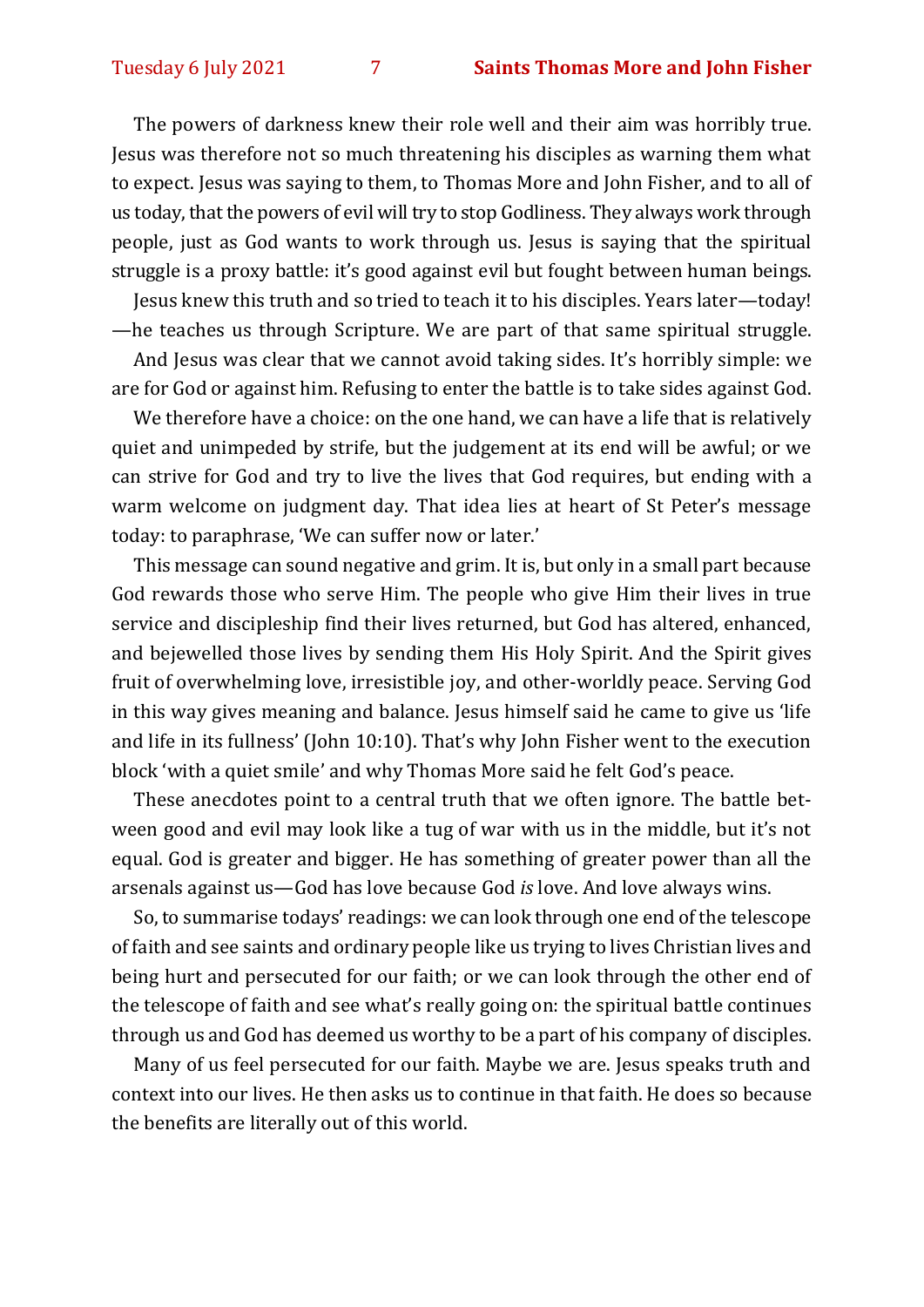# **The Creed**

Do you believe and trust in God the Father, the source of all being and life, the one for whom we exist?

# All **We believe and trust in him.**

Do you believe and trust in God the Son, who took our human nature, died for us and rose again?

# All **We believe and trust in him.**

Do you believe and trust in God the Holy Spirit, who gives life to the people of God and makes Christ known in the world?

### All **We believe and trust in him.**

This is the faith of the Church.

All **This is our faith. We believe and trust in one God, Father, Son and Holy Spirit. Amen.**

# **Prayers of intercession**

We pray for strength to follow Jesus. Saviour, we hear your call.

### All **Help us to follow.**

Jesus said: 'Whoever wishes to be great among you must be your servant.' Saviour, we hear your call.

### All **Help us to follow.**

Jesus said: 'Unless you change and become humble like little children, you can never enter the kingdom of heaven.'

Saviour, we hear your call.

# All **Help us to follow.**

Jesus said: 'Happy are the humble; they will receive what God has promised.' Saviour, we hear your call.

# All **Help us to follow.**

Jesus said: 'Be merciful as your Father is merciful; love your enemies and do good to them.'

Saviour, we hear your call.

# All **Help us to follow.**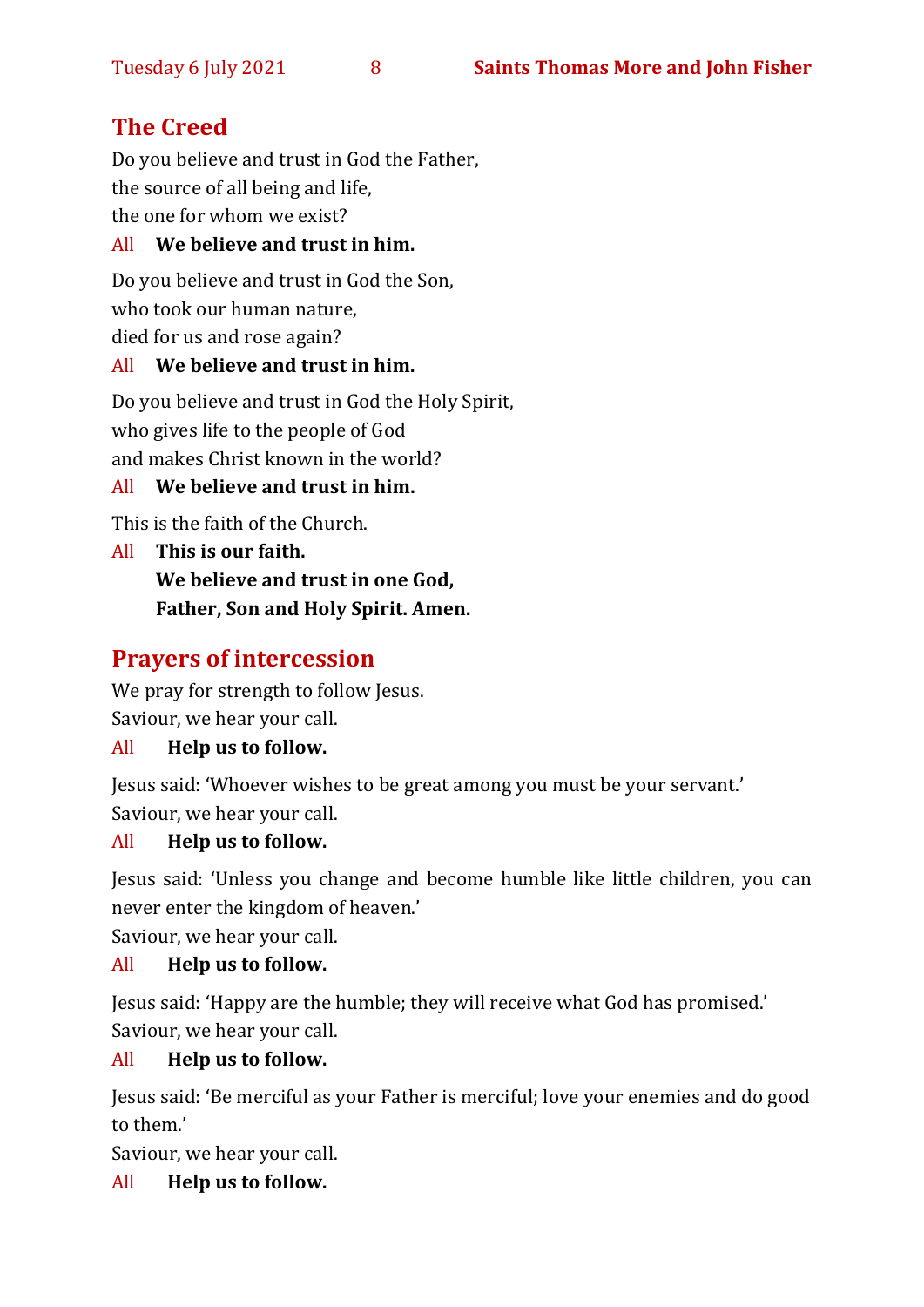Jesus said: 'Love one another, as I love you; there is no greater love than this, to lay down your life for your friends.'

Saviour, we hear your call.

#### All **Help us to follow.**

Jesus said: 'Go to people everywhere and make them my disciples, and I will be with you always, to the end of time.'

Saviour, we hear your call.

#### All **Help us to follow.**

Merciful Father,

All **accept these prayers for the sake of your Son, our Saviour Jesus Christ. Amen.**

# **The peace**

Unto us a child is born, unto us a son is given, and his name shall be called the Prince of Peace.

The peace of the Lord be always with you,

All **And also with you.**

HYMN 3 **[He who would valiant be](https://www.youtube.com/watch?v=5yHJMPw8RHU)** (please click on this link to hear the hymn)

The liturgy of the Communion Service appears below

# The Dismissal

God give you grace to follow his saints in faith and love and steadfastness and the blessing of God the Almighty: Father, Son, and Holy Spirit, be with you now and remain with you always. All **Amen.**

HYMN 4 **[For all the saints](https://www.youtube.com/watch?v=WbPshOGxpew)** (please click on this link to hear the hymn)

Go in peace to love and serve the Lord.

All **In the name of Christ. Amen.**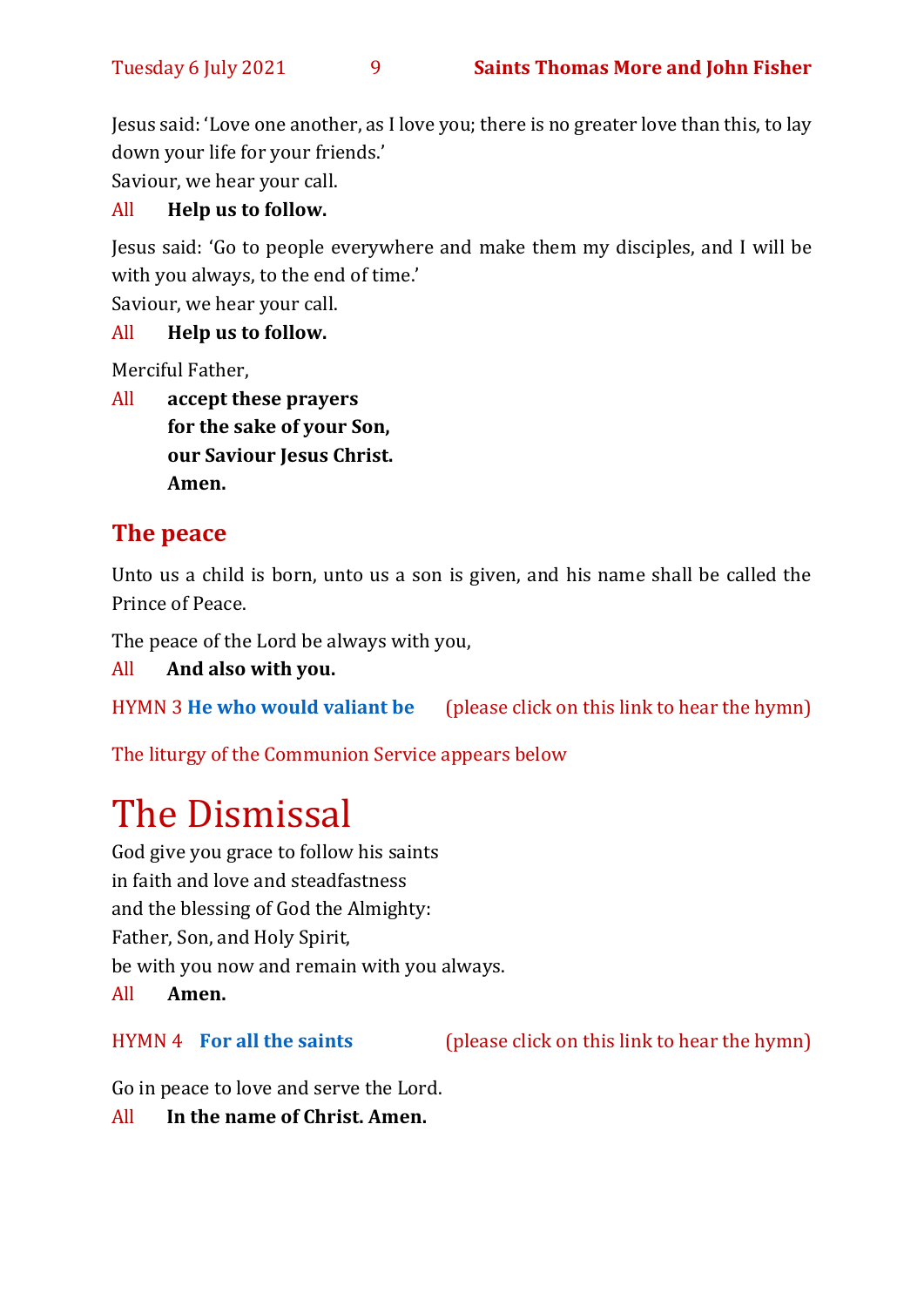# The Liturgy of the Sacrament

# Eucharistic Prayer (prayer E)

The Lord be with you

#### All **and also with you.**

Lift up your hearts.

#### All **We lift them to the Lord.**

Let us give thanks to the Lord our God.

#### All **It is right to give thanks and praise.**

It is indeed right, our duty and our joy, always and everywhere to give you thanks, holy Father, almighty and eternal God, through Jesus Christ our Lord. And now we give thanks, most gracious God, surrounded by a great cloud of witnesses and glorified in the assembly of your saints. The glorious company of apostles praise you. The noble fellowship of prophets praise you. The white-robed army of martyrs praise you. We, your holy Church, acclaim you. In communion with angels and archangels, and with all who served you on earth and worship you now in heaven, we raise our voice to proclaim your glory, for ever praising you and saying:

All **Holy, holy, holy Lord, God of power and might, heaven and earth are full of your glory. Hosanna in the highest. Blessed is he who comes in the name of the Lord. Hosanna in the highest.**

We praise and bless you, loving Father, through Jesus Christ, our Lord; and as we obey his command, send your Holy Spirit, that broken bread and wine outpoured may be for us the body and blood of your dear Son.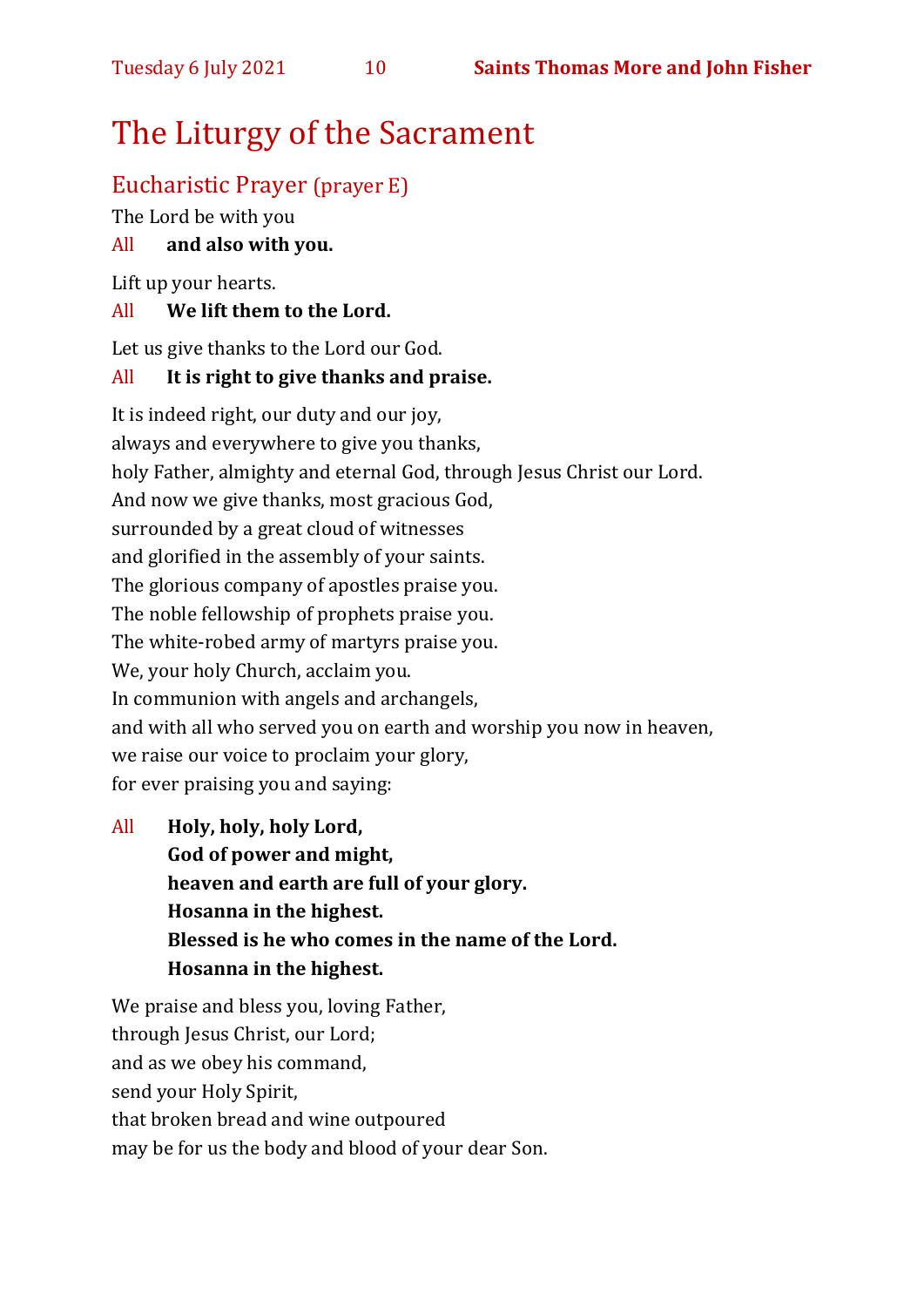On the night before he died he had supper with his friends and, taking bread, he praised you. He broke the bread, gave it to them and said: Take, eat; this is my body which is given for you; do this in remembrance of me.

When supper was ended he took the cup of wine. Again he praised you, gave it to them and said: Drink this, all of you; this is my blood of the new covenant, which is shed for you and for many for the forgiveness of sins. Do this, as often as you drink it, in remembrance of me.

So, Father, we remember all that Jesus did, in him we plead with confidence his sacrifice made once for all upon the cross.

Bringing before you the bread of life and cup of salvation, we proclaim his death and resurrection until he comes in glory.

Great is the mystery of faith:

All **Christ has died. Christ is risen. Christ will come again.**

Lord of all life, help us to work together for that day when your kingdom comes and justice and mercy will be seen in all the earth.

Look with favour on your people, gather us in your loving arms and bring us with Thomas More, John Fisher, and all the saints to feast at your table in heaven.

Through Christ, and with Christ, and in Christ, in the unity of the Holy Spirit, all honour and glory are yours, O loving Father, for ever and ever.

All **Amen.**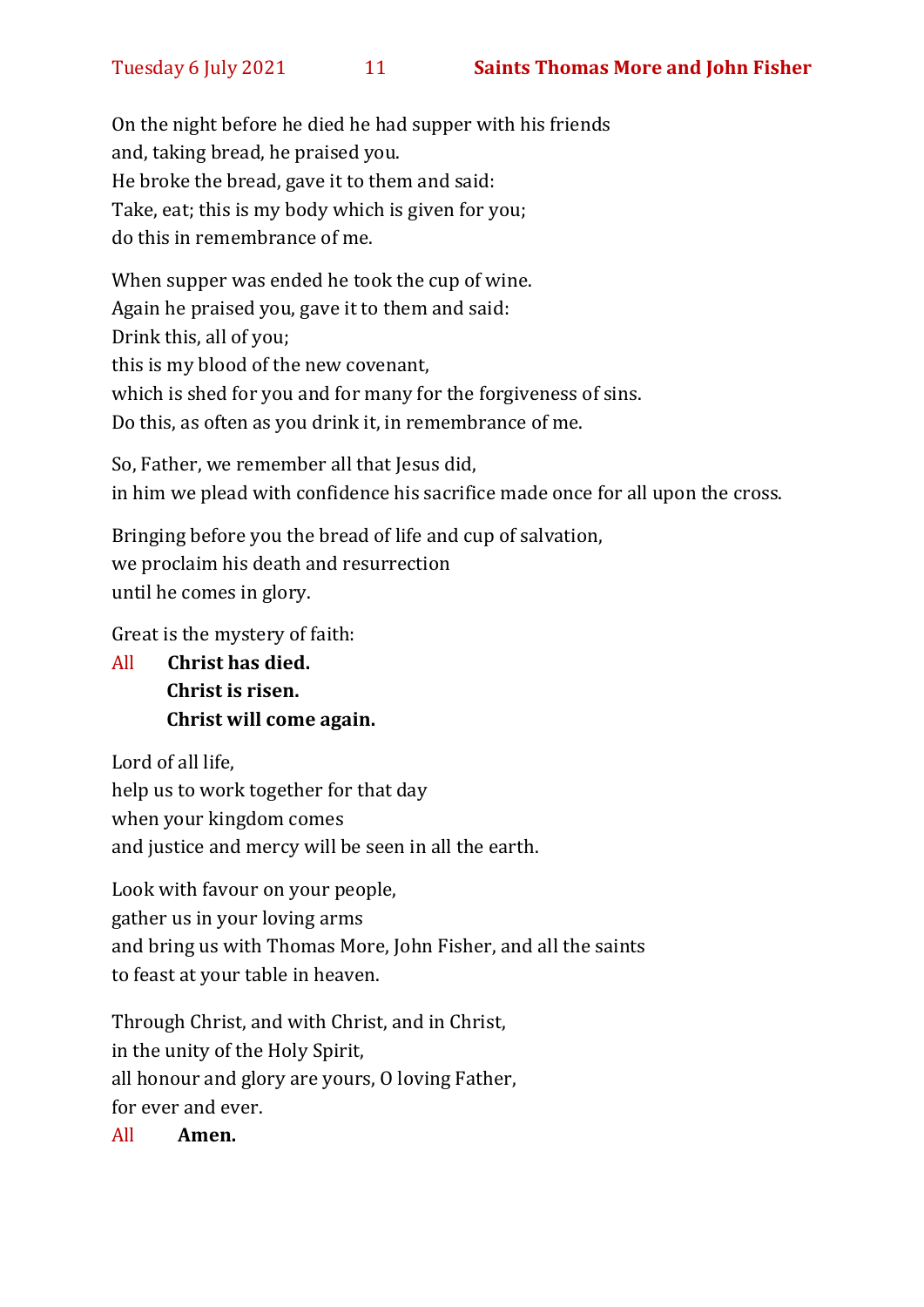# The Lord's Prayer

As our Saviour taught us, so we pray

All **Our Father in heaven, hallowed be your name, your kingdom come, your will be done, on earth as in heaven. Give us today our daily bread. Forgive us our sins as we forgive those who sin against us. Lead us not into temptation but deliver us from evil. For the kingdom, the power,** 

**and the glory are yours now and for ever. Amen.**

# Breaking of the Bread

We break this bread to share in the body of Christ.

- All **Though we are many, we are one body, because we all share in one bread.**
- All **Lamb of God,**

**you take away the sin of the world, have mercy on us.**

**Lamb of God, you take away the sin of the world, have mercy on us.**

**Lamb of God, you take away the sin of the world, grant us peace.**

Draw near with faith. Receive the body of our Lord Jesus Christ which he gave for you, and his blood which he shed for you. Eat and drink in remembrance that he died for you, and feed on him in your hearts by faith with thanksgiving.